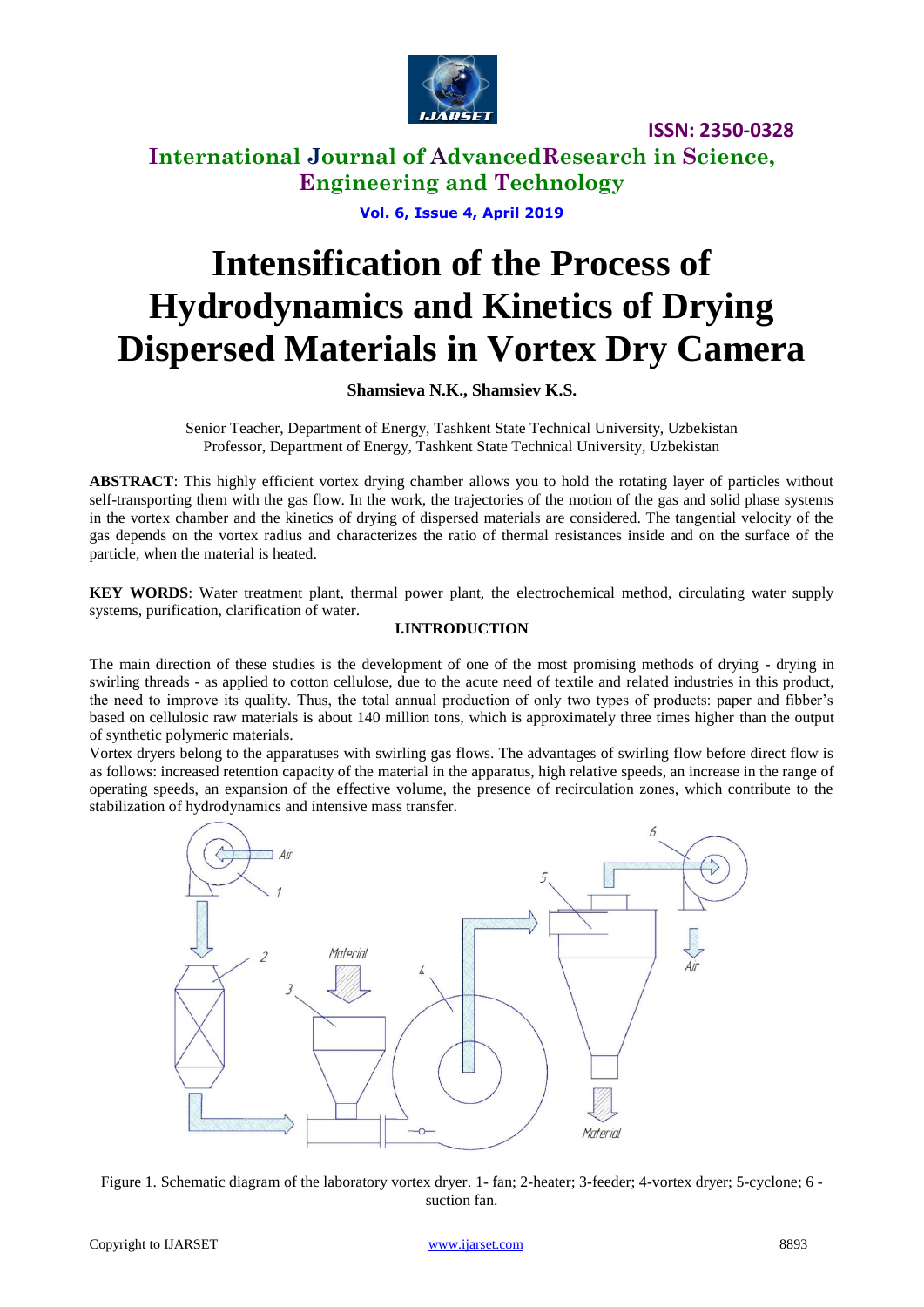

# **International Journal of AdvancedResearch in Science, Engineering and Technology**

## **Vol. 6, Issue 4, April 2019**

#### **II. SIGNIFICANCE OF THE SYSTEM**

For a number of years, work has been done on the study of hydrodynamics and heat and mass transfer of dispersed media in swirling gas flows. As a result of these studies, a vortex chamber was created, which allows to keep the rotating layer of particles without their self-arbitrary removal with the gas flow. The processing of dispersed material, in particular cellulose acetate, in the vortex chamber leads to the intensification of heat-mass transfer processes, because as a result of centrifugal force, the gas filtration rate through the layer may exceed the cellulose acetate soaring rate several times.

#### **III. LITERATURE SURVEY**

To carry out the tasks we have carried out literary analysis and research on the illuminated materials.Features of the aerodynamics of the vortex and cyclone chambers for a number of high-temperature technological processes are currently investigated in sufficient detail. These studies indicate a close relationship between the characteristics of a rotating flow and the geometrical shape of the vortex chamber, with the method of supply and exhaust air, with the ratios of its defining geometrical dimensions. The design features of the drying chamber create an aerodynamic setting in it that is different from the aerodynamics of the known apparatus of the vortex and cyclone type. Below are the results of experimental studies on the choice of design parameters of a vortex dryer.

#### **IV. METHODOLOGY**

The Biot criterion, which characterizes the ratio of thermal resistances inside the particle and the surface, when the material is heated in a vortex chamber is

$$
Bi = \alpha R / \lambda = 0.1,
$$

which indicates the possibility of intensifying the process of heating the dispersed material by increasing the speed of the blower.

When describing the motion of the "gas-solid particles" system in vortex dryers, the interaction of the gas and solid phases is of great importance. Such interaction, first of all, is expressed by the fact that the particles of the material take away a part of the amount of motion from the gas, which leads to a decrease in the angular coordinate of the twist of the gas flow.



Fig. 2. To modelling the movement of material particles in a vortex chamber.

#### **V. EXPERIMENTAL RESULTS**

Experiments have shown that the form of the dependence of the tangential gas velocity υφ on the current radius r is extremely.  $\nu\varphi$  with increasing r first monotonously increases to its maximum value at the point  $r = rr$ , then monotonously decreases to zero when  $r = R$ . The dependence  $v\varphi = v\varphi$  (r,  $\varphi$ ) is described by the expression

A1 (φ) r n with 
$$
r \leq r^*
$$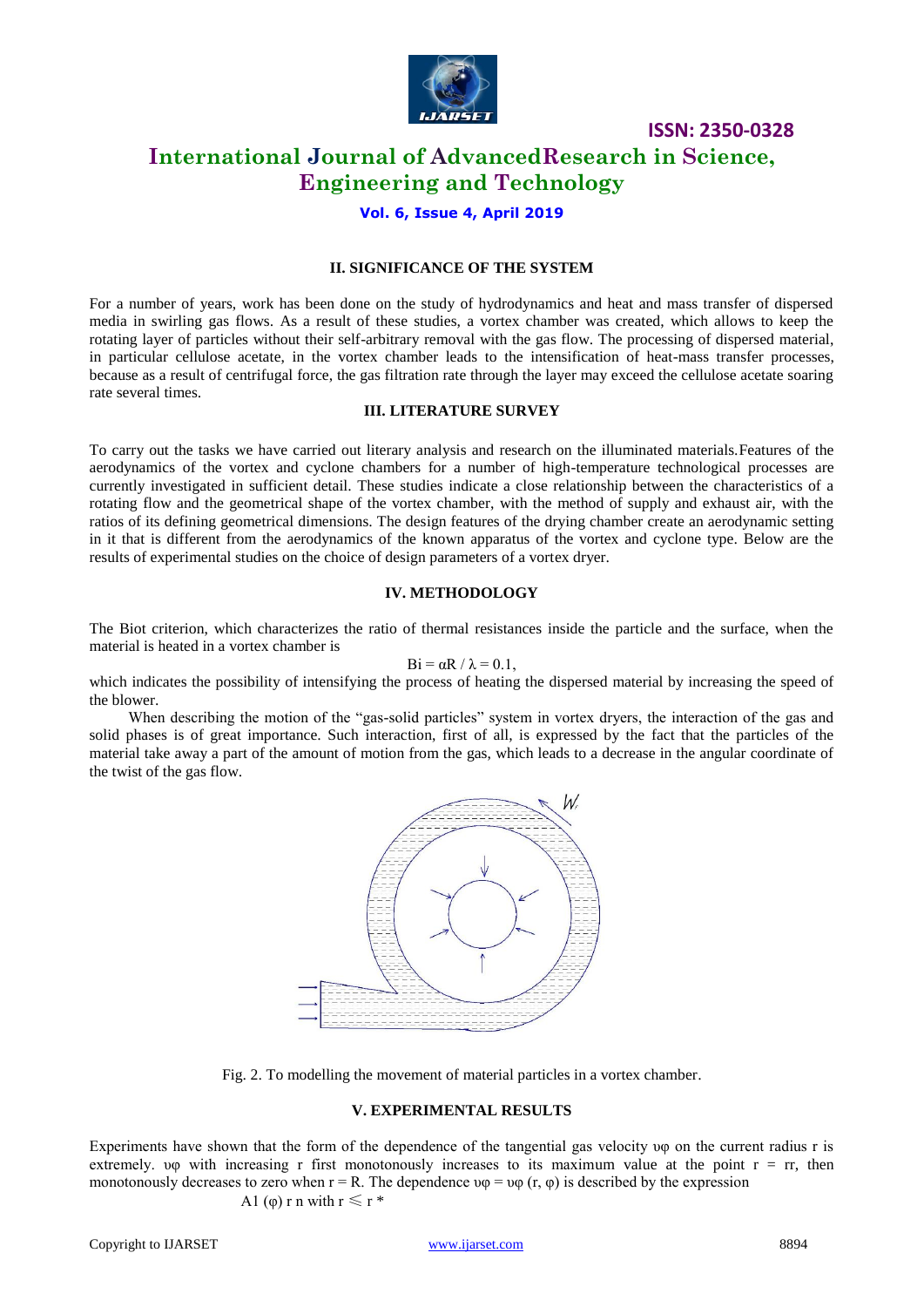

**International Journal of AdvancedResearch in Science, Engineering and Technology**

#### **Vol. 6, Issue 4, April 2019**

$$
\upsilon\varphi\left(r,\,\varphi\right)=\{
$$

A2 ( $\varphi$ ) r- m with  $r \geq r$  \*

The exponents "n" and "m" are found by the least squares method from the experimentally determined field of tangential gas velocity components  $n = 1.3$ ;  $m = 0.8$ .

Often the drying process is divided into three periods: the warm-up period, the constant drying speed period, the falling drying speed period. Considered during the drying process under the action of two driving forces.

$$
dU / d\tau = -K (A - U) (U - B)
$$

A and B - the initial and final equilibrium moisture content of the material. It is assumed that the drying process is a transfer of material from a certain equilibrium state to another state as a result of a change in the equilibrium conditions. Solution of the equation for the initial condition:  $\tau = 0$ 

{looks like:

$$
U = U n
$$

 $\tau = 1/(K (A - B)) \ln ((U - B) (A - U))/(A - U) (U - B))$ 

The parameter  $K^*$  of the generalized curve depends on the material and is independent of the mode. K \* defines the U = U (N $\tau$ ) curve over the entire drying range.

The parameter "B" is a finite equilibrium moisture content; it can be found from the desorption isotherm.

The parameter "A" can be found through the parameter B and the moisture content value Un at the inflection point of the curve  $U = U (N\tau)$ 

 $A = 2U^* - B$ 

The value of N is determined from the warm balance for the cylindrical particles of the material, taking into account the fact that all the supplied heat goes to evaporation of moisture in the material, and the temperature is equal to the temperature of the wet thermometer Өn.

α (t - Өm) [πdh + πd / 2] = m rn N

α is the coefficient of heat transfer from gases to the material; t is the temperature of the coolant; rn is the specific heat of the phase transition.

$$
N = (\alpha (t - \Theta) \pi d (h + d / 2)) / (m r)
$$

Thus, the kinetics of drying can be considered known if the kinetic drying curve, taken for a single mode, is known. The maximum drying rate N is determined according to both the parameters of the drying mode and the parameters of the material.

The paper presents the results of theoretical and experimental studies of the process of heat and mass transfer of a rotating layer of material with hot air. In experiments, air with a temperature of  $70\degree C$  through a twisting apparatus entered the working volume of the chamber formed by tangential inlets. The dispersed material to be processed was fed from the bunker by means of a pneumatic trip to the chamber, where under the action of centrifugal force it formed a rotating layer with a thickness of up to 0.025 m and a weight of up to 1 kg. At the same time, the air flow rate through the layer varied in the range of 0.2-0.35 kg/s, which ensured the speed of ash of the dry material from 11 to 22 m/s. The contact time of hot air with the material varied from 2 s to 11 s.

In the experiments, the air velocity was measured at the inlet and outlet of the layer of material being processed, the speed of rotation of the layer, as well as the air temperature at the entrance and exit of the layer and the temperature of the material before and after treatment in the chamber. The figure shows the dependence of the dimensionless temperature of the dispersed material

T = (t - to) (t - to) from the criterion  $Fo = \alpha \tau / R2$ 

proportional to the time of contact of the material with air for air filtration rates of 10 m/s and 16 m/s.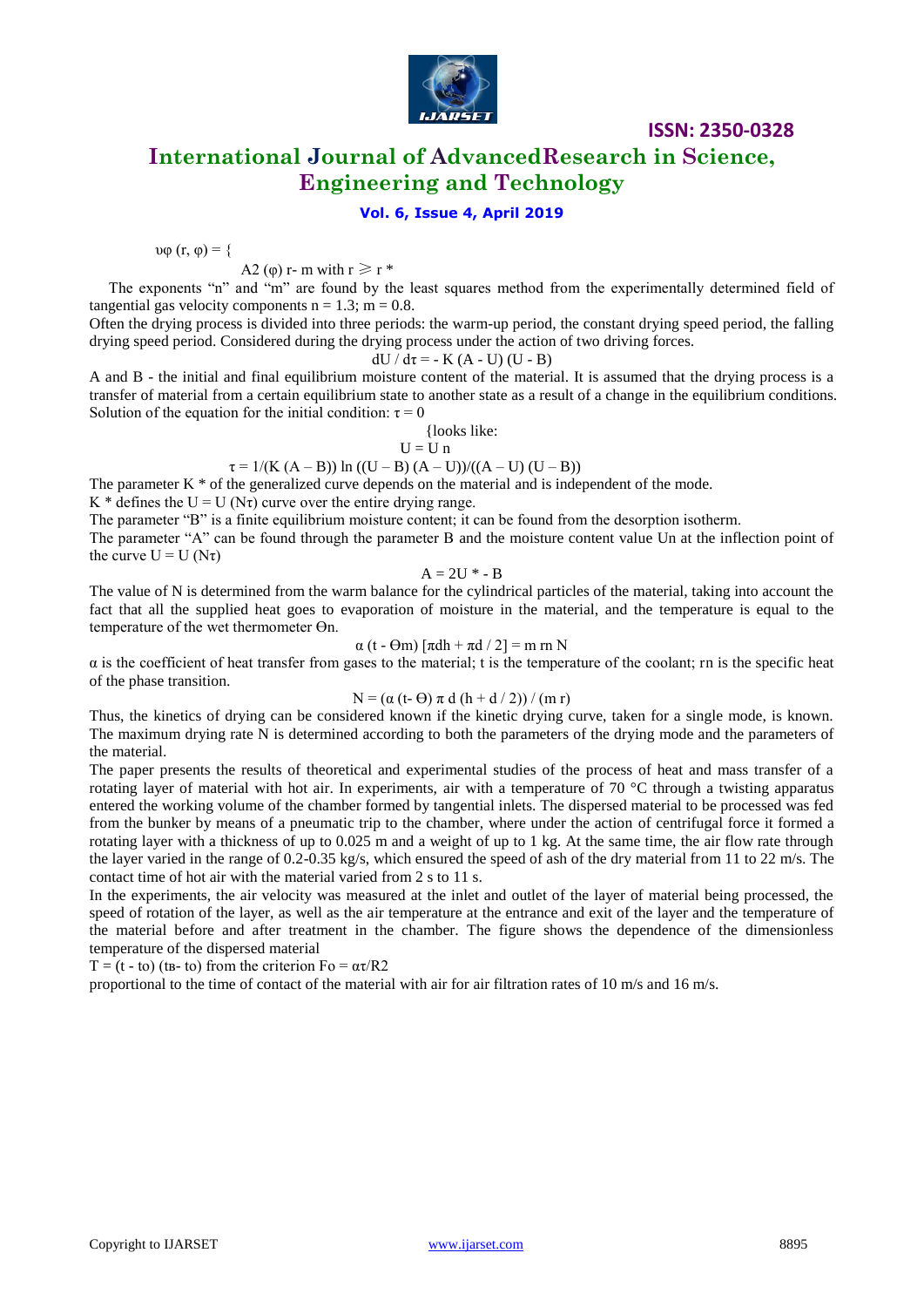

# **International Journal of AdvancedResearch in Science, Engineering and Technology**

**Vol. 6, Issue 4, April 2019**



Fig.1. Dependences of the dimensionless temperature of the dispersed material on the Fuhre criterion

The figure shows that with an increase in the rate of air filtration through the layer, the heating rate of the material increases. The experimentally obtained values of the heating rate of cellulose acetate  $\Delta t / \tau$  (deg / s) are an order of magnitude higher than those known for the heating processes in a fluidized bed and a fixed bed. A further increase in the filtration rate to 22 m/s did not lead to an increase in the heating rate of the material. Probably, to further increase the heating rate of cellulose acetate, along with an increase in the filtration rate of the coolant, it is necessary to increase its temperature.

Experimental studies of the drying process were also carried out in continuous mode on vortex drying chambers. Installation warmed up, displayed on the desired temperature. According to the flow meter installed in front of the heater, the consumption of the drying agent was determined. Then the feeder engine was turned off; wet material was supplied. Measurements were made at various air flow rates. The temperature of the air supplied to the drying unit was regulated by a voltage transformer in an electric air heater by varying the current intensity. The air temperature at the inlet to the drying unit varied from 100 ° C to 180 ° C. At the outlet of the drying unit, samples were also taken in cups to determine the moisture content of the material. The results of the experiment are shown in table 1.

| Air temperature, °C |       | Consumption, $kg/s$ |              | Moisture content of the<br>material, kg/kg |           | Change in the temperature of<br>the coolant in the dryer, <sup>o</sup> C |     |     |     |
|---------------------|-------|---------------------|--------------|--------------------------------------------|-----------|--------------------------------------------------------------------------|-----|-----|-----|
| initial             | final | Air, Gr             | Material, Gм | initial, Ui                                | final, Uf | t1                                                                       | t2  | t3  | t4  |
| 100                 | 87    | 0,17                | 0,6          | 0,55                                       | 0,020     | 97                                                                       | 94  | 92  | 89  |
| 110                 | 97    | 0,17                | 0.6          | 0,55                                       | 0,021,    | 106                                                                      | 103 | 101 | 99  |
| 120                 | 108   | 0,17                | 0,6          | 0,57                                       | 0.019     | 118                                                                      | 115 | 113 | 110 |
| 130                 | 120   | 0,17                | 0,6          | 0,560                                      | 0,017     | 126                                                                      | 125 | 122 | 121 |
| 140                 | 129   | 0,17                | 0,6          | 0,58                                       | 0,016     | 138                                                                      | 136 | 133 | 130 |
| 150                 | 138   | 0,17                | 0.6          | 0,58                                       | 0,016     | 148                                                                      | 146 | 142 | 140 |
| 160                 | 151   | 0,17                | 0,6          | 0,56                                       | 0,014     | 159                                                                      | 157 | 155 | 152 |
| 170                 | 159   | 0.17                | 0,6          | 0,56                                       | 0,010     | 167                                                                      | 165 | 163 | 161 |

Table 1.Drying cotton cellulose in a vortex dryer.